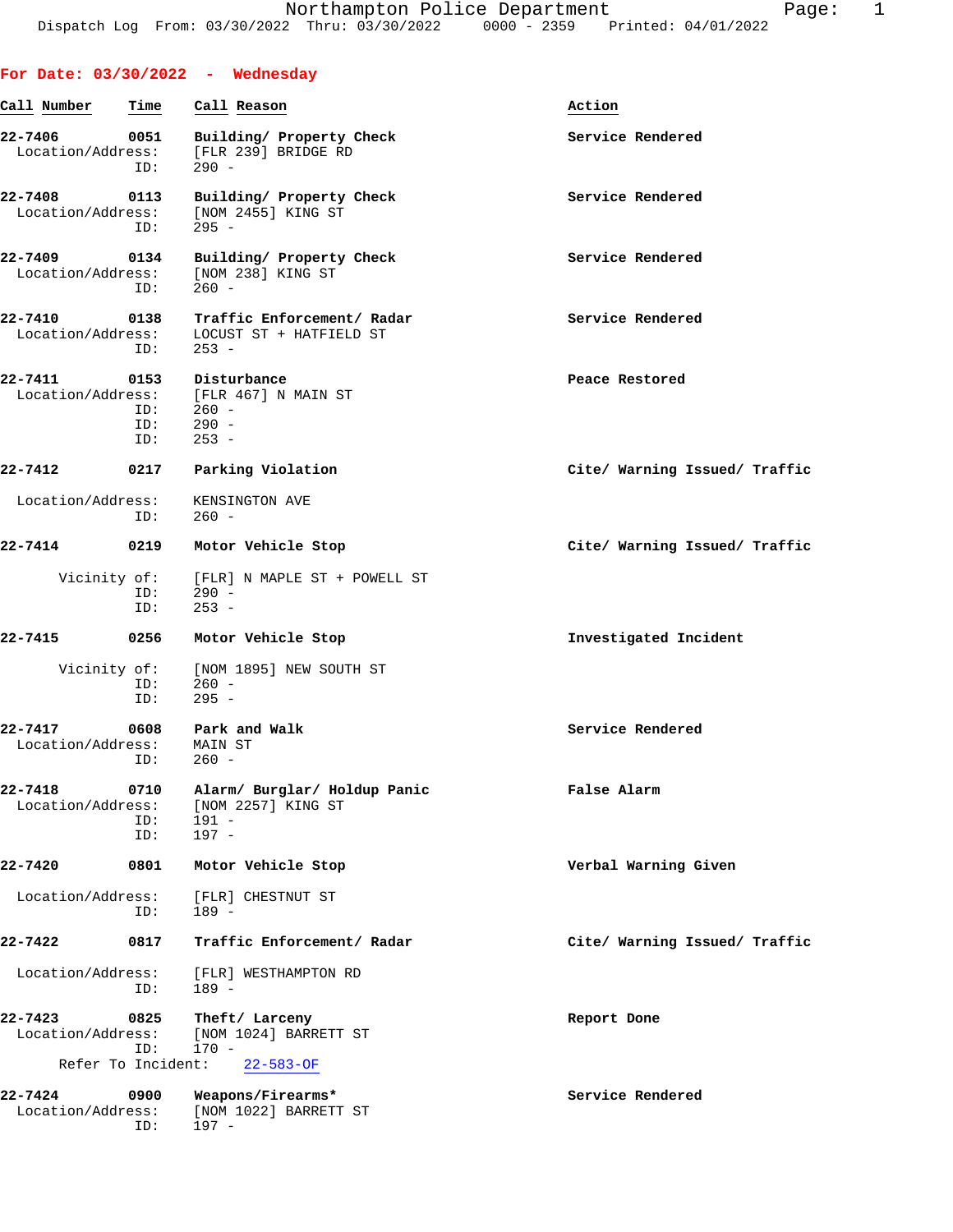|                                                    |                           | Northampton Police Department<br>Dispatch Log From: 03/30/2022 Thru: 03/30/2022 0000 - 2359 Printed: 04/01/2022 | 2<br>Page:               |
|----------------------------------------------------|---------------------------|-----------------------------------------------------------------------------------------------------------------|--------------------------|
| Refer To Incident:                                 |                           | $22 - 584 - OF$                                                                                                 |                          |
| 22-7427                                            | 1013                      | Motor Vehicle Stop                                                                                              | Arrest Male 18yrs & Over |
| Location/Address:                                  | ID:<br>ID:<br>ID:         | PLEASANT ST + MAIN ST<br>297 -<br>191 -<br>$297 -$                                                              |                          |
|                                                    |                           | Refer To Arrest: 22-118-AR                                                                                      |                          |
|                                                    |                           | Additional Activity: 03/30/2022 1102 Spellman-8313, James Patrol 0 Hrs 55 Min                                   |                          |
| 22-7428                                            | 1028                      | Public Service, Check Welfare The Investigated Incident                                                         |                          |
| Location/Address:                                  | ID:                       | [NOM 7] CONZ ST<br>$197 -$                                                                                      |                          |
| 22-7430                                            | 1041                      | Traffic Accident                                                                                                | Investigated Incident    |
| Vicinity of:                                       | ID:                       | [NOM 810] MAIN ST<br>197 -                                                                                      |                          |
| 22-7471<br>Location/Address:                       | 1221<br>ID:<br>ID:<br>ID: | Alarm/ Burglar/ Holdup Panic<br>[NOM 1094] INDUSTRIAL DR E<br>197 -<br>191 -<br>$261 -$                         | False Alarm              |
| 22-7474<br>Location/Address:                       | 1232<br>ID:               | Assist/ Service Calls<br>[NOM 2130] PLEASANT ST<br>191 -                                                        | Service Rendered         |
| 22-7475<br>Location/Address:                       | 1235<br>ID:<br>ID:        | Trespassing/ Unwanted Guest<br>[LED 207] HAYDENVILLE RD<br>$189 -$<br>$261 -$                                   | Service Rendered         |
| 22-7476<br>Location/Address:                       | 1239<br>ID:<br>ID:<br>ID: | Public Service<br>[FLR 1325] ROCKY HILL RD<br>197 -<br>191 -<br>$COR01 -$                                       | Service Rendered         |
| Location/Address:<br>Refer To Incident:            | ID:                       | 22-7477 1250 Theft/Larceny<br>[NOM 2867] MAIN ST<br>$297 -$<br>$22 - 586 - OF$                                  | Report Done              |
| 22-7478                                            | 1307                      | Traffic Accident                                                                                                | Investigated Incident    |
| Location/Address:<br>Refer To Accident:            | ID:                       | BRIDGE RD + HATFIELD ST<br>$261 -$<br>$22 - 114 - AC$                                                           |                          |
| 22-7479                                            | 1316                      | Investigation                                                                                                   | Investigated Incident    |
| Location/Address:<br>Refer To Incident:            | ID:<br>ID:                | SERVICE CENTER RD<br>$270 -$<br>$247 -$<br>22-582-OF                                                            |                          |
| 22-7481<br>Location/Address:                       | 1331<br>ID:<br>ID:        | <b>ASSIST OTHER AGENCY</b><br>TRUMBULL RD<br>170 -<br>$203 -$                                                   | Report Done              |
| Refer To Incident:<br>22-7483<br>Location/Address: | 1348<br>ID:               | $22 - 585 - OF$<br>Public Service, Check Welfare<br>OLD SOUTH ST + MAIN ST<br>$297 -$                           | Service Rendered         |
| 22-7484                                            | 1352                      | Suspicious/Wanted                                                                                               | Investigated Incident    |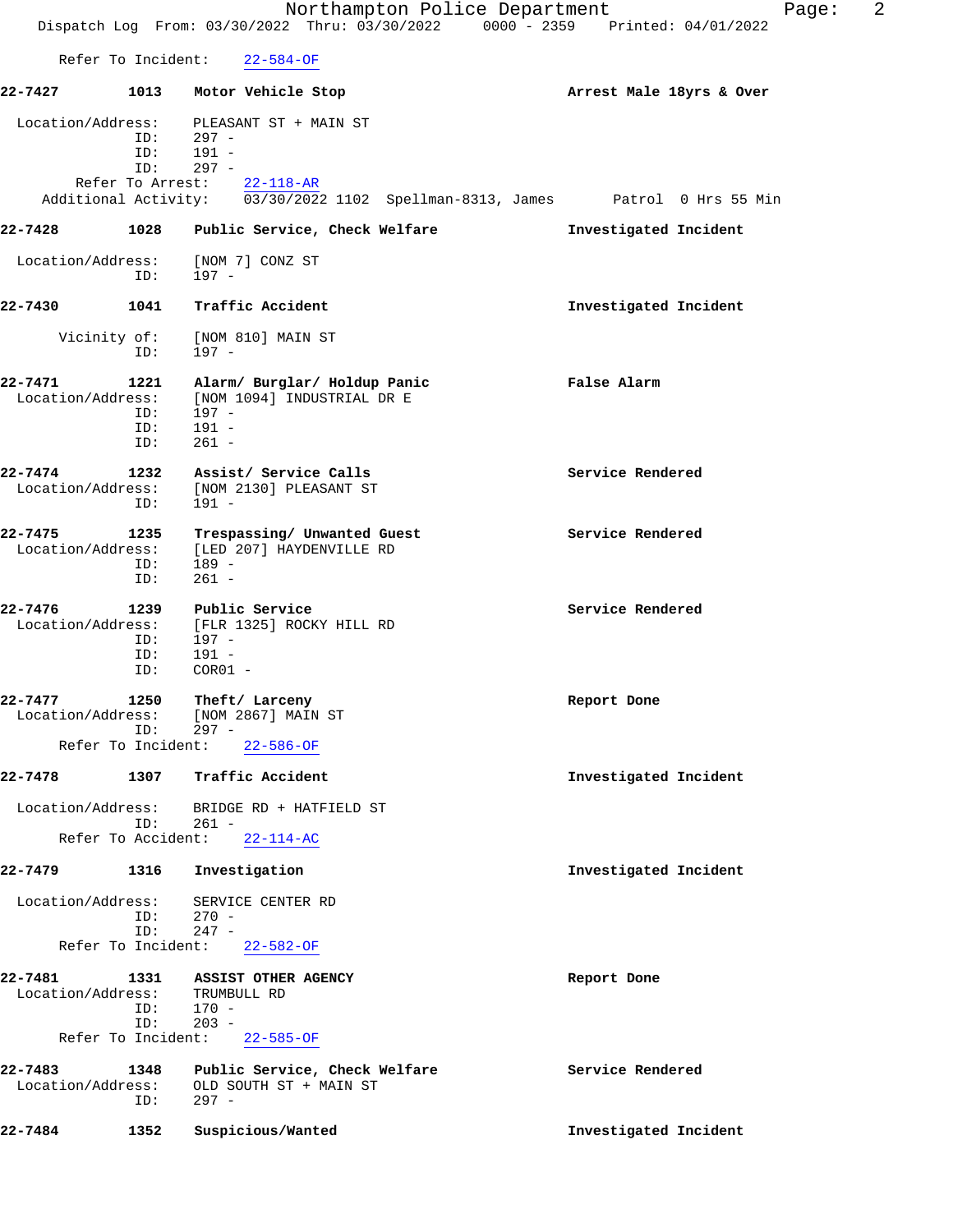| Location/Address:            | ID:                                                 | [FLR] ICE POND DR<br>$204 -$                                                               |                          |
|------------------------------|-----------------------------------------------------|--------------------------------------------------------------------------------------------|--------------------------|
| 22-7486<br>Location/Address: | 1439<br>ID:<br>ID:                                  | Animal<br>FRUIT ST<br>$COR01 -$<br>$427 -$                                                 | Service Rendered         |
| 22-7487                      | 1514                                                | Suspicious/Wanted                                                                          | Investigated Incident    |
| Vicinity of:                 | ID:                                                 | [NOM 2449] PLEASANT ST<br>$277 -$                                                          |                          |
| 22-7488                      | 1529                                                | Traffic, Complaint/Hazard                                                                  | Investigated Incident    |
| Location/Address:            | ID:<br>ID:                                          | [NOM 28] ELM ST<br>$287 -$<br>$287 -$                                                      |                          |
| 22-7498<br>Location/Address: | 1614<br>ID:<br>ID:                                  | Alarm/ Burglar/ Holdup Panic<br>[NOM 262] N KING ST<br>$242 -$<br>$191 -$                  | False Alarm              |
| 22-7514                      | 1654                                                | Motor Vehicle Stop                                                                         | Verbal Warning Given     |
| Location/Address:            | ID:                                                 | [FLR 89] LOCUST ST<br>$287 -$                                                              |                          |
| 22-7515<br>Location/Address: | 1700<br>ID:<br>ID:<br>Refer To Arrest:              | Investigation<br>[NOM 284] N KING ST<br>$243 -$<br>$191 -$<br>$22 - 116 - AR$              | Service Rendered         |
| 22-7517                      | 1703                                                | Traffic, Complaint/Hazard                                                                  | Area Search Negative     |
| Location/Address:            | ID:                                                 | [FLR 231] FLORENCE RD<br>$242 -$                                                           |                          |
| 22-7519                      | 1806                                                | Public Service, Check Welfare                                                              | Investigated Incident    |
| Location/Address:            | ID:<br>ID:                                          | [NOM 2713] PLEASANT ST<br>$242 -$<br>$277 -$                                               |                          |
| 22-7523                      | 1847                                                | Motor Vehicle Stop                                                                         | Verbal Warning Given     |
| Vicinity of:                 | ID:                                                 | PLEASANT ST + SERVICE CENTER RD<br>$242 -$                                                 |                          |
| 22-7526<br>Location/Address: | 2034<br>ID:<br>ID:<br>ID:                           | Public Service, Check Welfare<br>ELM ST + KENSINGTON AVE<br>$242 -$<br>$203 -$<br>$242 -$  | Service Rendered         |
| 22-7528                      | 2043                                                | Disturbance                                                                                | Arrest Male 18yrs & Over |
| Location/Address:            | ID:<br>ID:<br>ID:<br>ID:<br>ID:<br>Refer To Arrest: | [NOM 73] MAIN ST<br>$277 -$<br>$287 -$<br>$210 -$<br>$203 -$<br>$242 -$<br>$22 - 120 - AR$ |                          |

| 22-7529           | 2048 | Drunk/ Incapacitated   | Taken to Hospital |
|-------------------|------|------------------------|-------------------|
| Location/Address: |      | [NOM 2639] PLEASANT ST |                   |
|                   | ID:  | 242 -                  |                   |